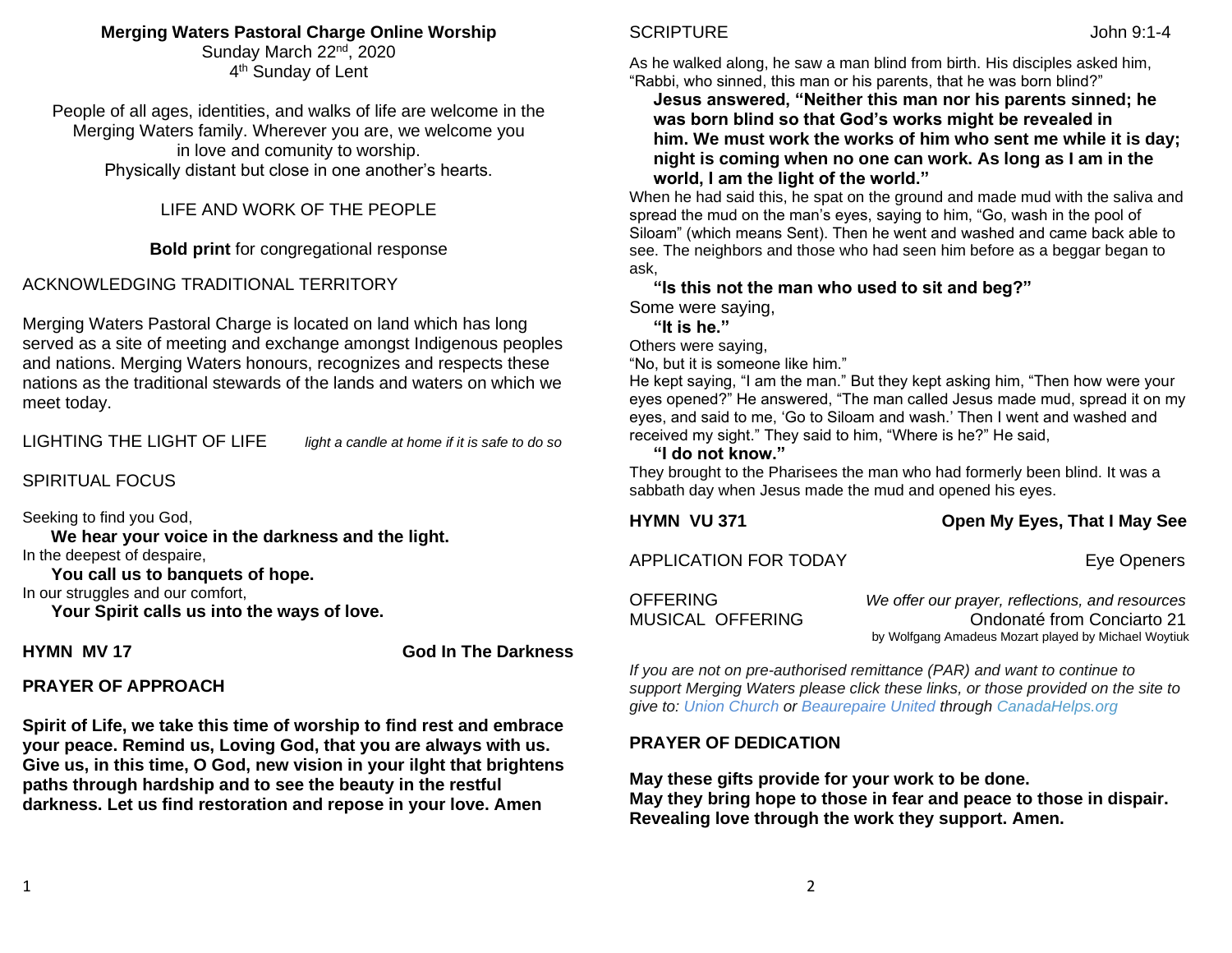#### PRAYERS OF JOY AND CONCERN

#### THE JESUS PRAYER FOR TODAY

 **O, Source of Life** 

**Connectedness beyond simple perception, We hold our experience of you as sacred. May we choose to live the good you call for In our lives as well as our imaginings. Nourish our bodies and spirits inspiring us To share the abundance we have. Challenge us to show understanding and love for others As we need to be understood and loved. Help us overcome our shortcomings To be our best selves As you have, do, and will always know we can Forever and ever. May we all make it so. Amen**

**HYMN VU 509 I, The Lord Of Sea And Sky (Here I am, Lord)**

#### **COMMISSIONING**

From this time of worship, **We emerge refreshed and hopeful.** With God as our companion, **We are never alone.** Sun, moon, and sky, **Connect us in love with all creation day and night.**

**BENEDICTION** 

#### MUSICAL SENDING

**Thank you for joining us today.**



|                          | UPCOMING SERVICES at 10:30 a.m.      |
|--------------------------|--------------------------------------|
| March 22 <sup>nd</sup> . | mergingwaters.ca/Worship-online      |
| March 29th.              | mergingwaters.ca/Worship-online      |
| April 5 <sup>th</sup> .  | <b>TBD Palm Sunday</b>               |
| April 9th.               | <b>TBD Good Friday</b>               |
| April 12th.              | <b>TBD Easter Sunday</b>             |
| April 13th.              | TBD 2 <sup>nd</sup> Sunday of Easter |

Attributions: New Revised Standard Version Bible, copyright © 1989 the Division of Christian Education of the National Council of the Churches of Christ in the United States of America. Used by permission. All rights reserved. Spiritual Focus, Prayer of Approach, Jesus Prayer For Today, Commissioning, & Merging Waters Logo.jpg by Rev. Ryan Fea, © 2020. Used with permission. All rights reserved. Hymn Reprint and podcasting licensing: One Licence # A-730039 & CCLI Licence # 1124952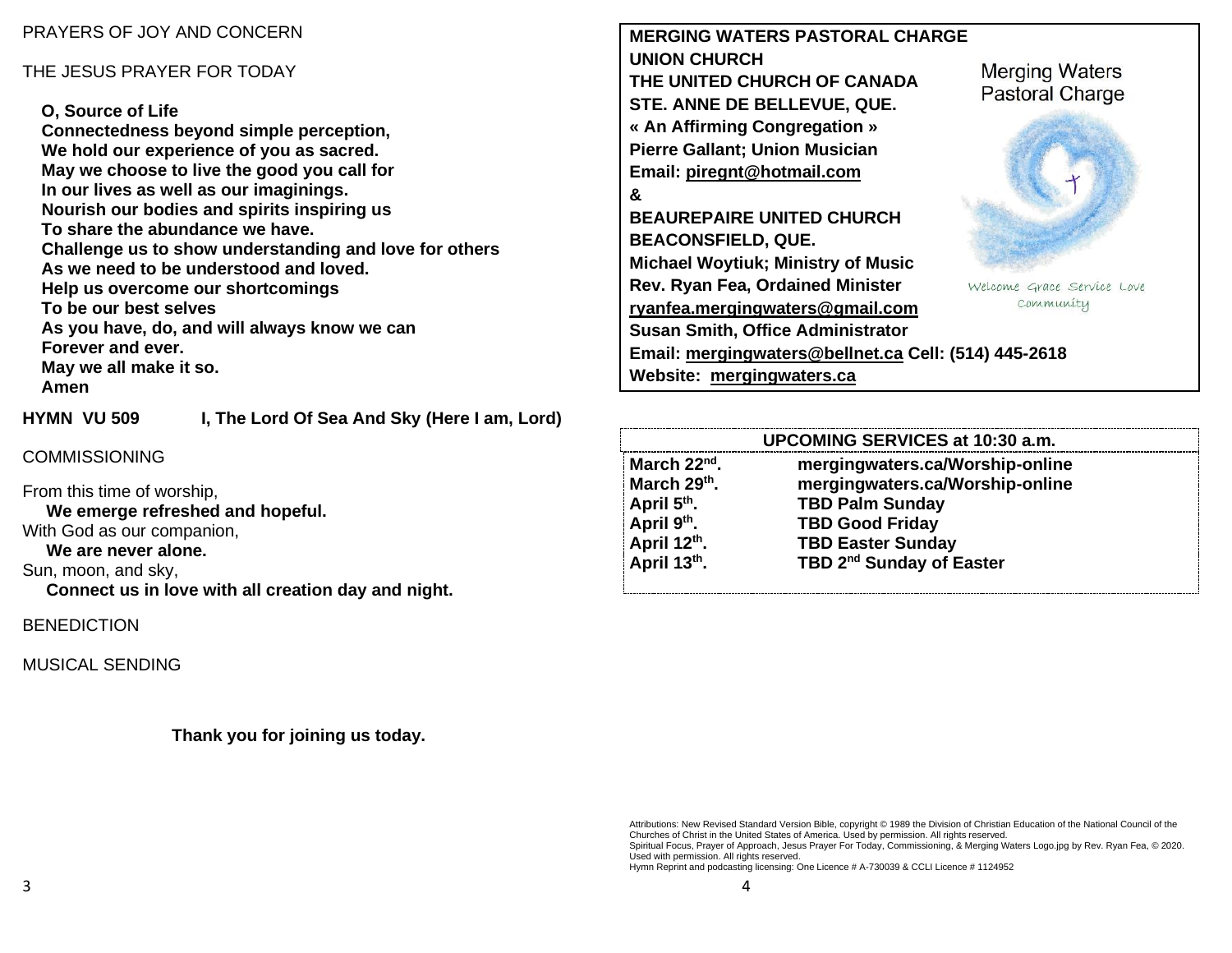#### **HMYN LYRICS:**

**MV 17 God In The Darkness**

**God in the Darkness**

**God in the darkness, God beyond our knowing, patient creator, seed in secret growing, rock of the living, water ever flowing, come and renew us.**

**God in the darkness, God in all our grieving, friend of our tears, companion never leaving, drawing us past the limits of believing, come and renew us.**

**God in the darkness, God of holy dreaming, giver of hope, and pledge of our redeeming, Spirit of truth, our memory and meaning, come and renew us.**

**Open my eyes, that I may see glimpses of truth thou hast for me; place in my hands the wonderful key that shall unclasp and set me free. Silently now I wait for thee, ready, my God, thy will to see. Open my eyes, illumine me, Spirit divine!**

**Open my ears, that I may hear voices of truth thou sendest clear; and while the wavenotes fall on my ear, everything false will disappear. Silently now I wait for thee, ready, my God, thy will to see. Open my ears, illumine me, Spirit divine!**

**Open my mouth, and let me bear gladly the warm truth everywhere; open my heart and let me prepare love with thy children thus to share. Silently now I wait for thee, ready, my God, thy will to see. Open my heart, illumine me, Spirit divine!**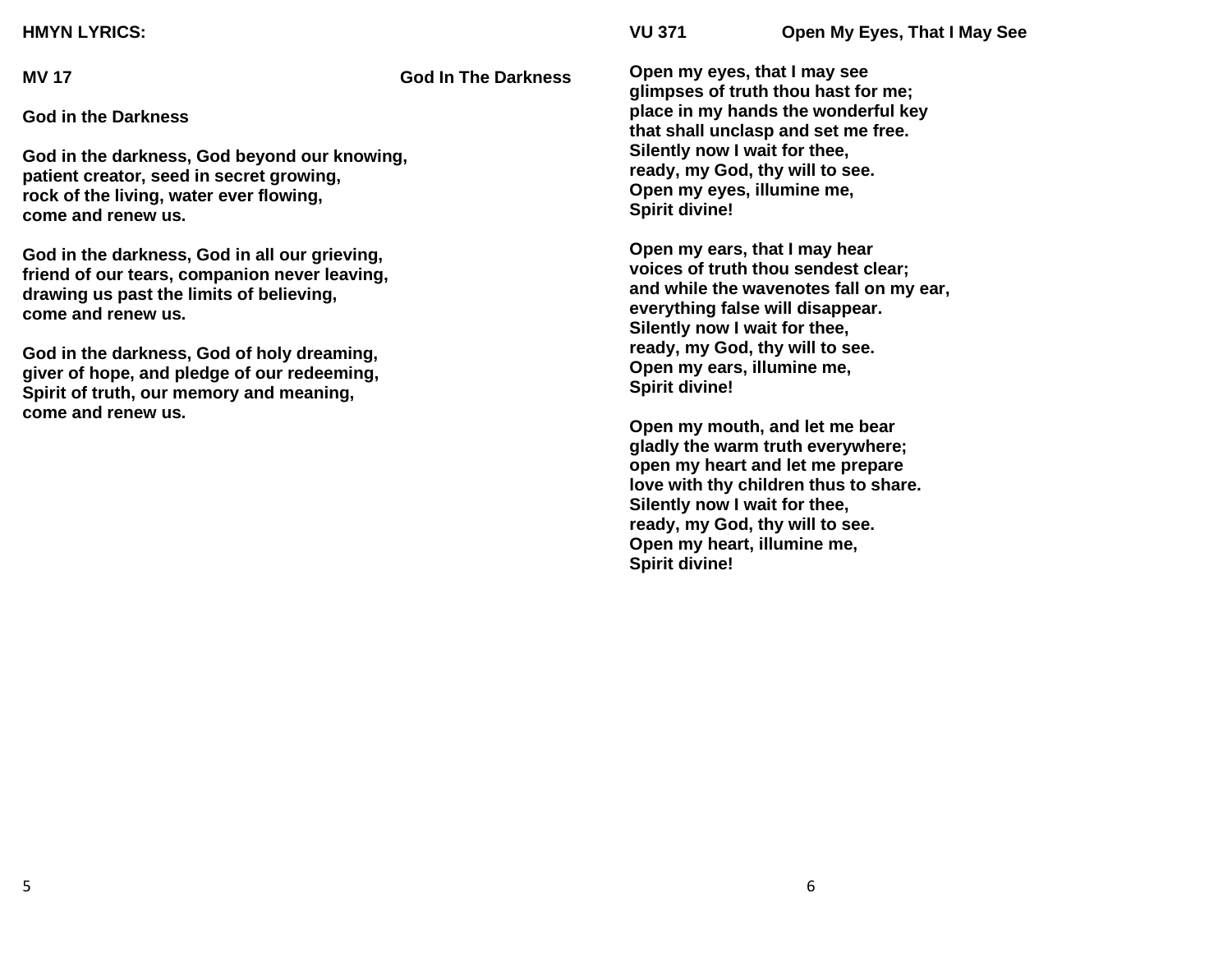**I, the Lord of sea and sky, I have heard my people cry. All who dwell in deepest sin my hand will save. I who made the stars of night, I will make their darkness bright. Who will beat my light to them? Whom shall I send?**

#### Refrain

**Here I am, Lord. Is it I, Lord? I have heard you calling in the night. I will go, Lord, if you lead me. I will hold your people in my heart.**

**I, the Lord of snow and rain, I have borne my people's pain, I have wept for love of them; they turn away. I will break their hearts of stone, give them hearts for love alone. I will speak my word to them. Whom shall I send?** R

**I, the Lord of wind and flame, I will tend the poor and lame, I will set a feast for them; my hand will save. Finest bread I will provide till their hearts be satisfied. I will give my life to them. Whom shall I send?** R

#### **ANNOUNCEMENTS**

#### **Please note that the office is closed for the foreseeable future.**

Please be patient when sending messages to the office through email or over the phone as Susan Smith, office administrator extraordinaire, is away for two weeks on a planned visit to her family in BC. Messages will be checked and replied to as soon as possible. When Susan is back she, like Rev. Ryan and other staff, will work from home, to keep the life of the community growing and adapting to life today.

**Gatherings Postponed:** As we all deal with the impacts of the COVID-19 virus on daily life it both Merging Waters Pastoral Charge preaching points will be cloing their buildings for time being. The buildings will be checked in on regularly by members of the buidlings commitees. Many groups have halted their gathering practice and gone online, remember to check their websites or call if you are still deciding to head out.

**Merging Waters Pastoral Charge is a community that cares:** In this time of trial we are here for one another. Rev. Ryan and the pastoral care team are here for you and available through email, phone, and instant messenger. Please reach out to one another in support – stay in touch with others and ask for help when you need it. We may not be in the same room but we are in one another's hearts and in the love of God. We aren't sharing germs but we are sharing the love. Keep in touch.

Rev. Ryan Fea: [ryanfea.mergingwaters@gmail.com](mailto:ryanfea.mergingwaters@gmail.com) Ivy Lewis Union Pastoral Care Chair: [lewisir@hotmail.com](mailto:lewisir@hotmail.com) Diane Nene Bearepaire Pastoral Care Coordinator: [dianenener@icloud.com](mailto:dianenener@icloud.com)

**Spiritual Practices:** We aren't meeting in-person but we are still supporting those practices that nurture the faith life of the community. Check out the new Merging Waters Web resources at [www.mergingwaters.ca](http://www.mergingwaters.ca/) Click on "Spiritual Life" in the menu and find new pages dedicated to at-home yoga, meditation and contemplation, and our online worship. Keep an eye out for new option for connecting with Rev. Ryan for times of study/discussion, reflection, and prayer online.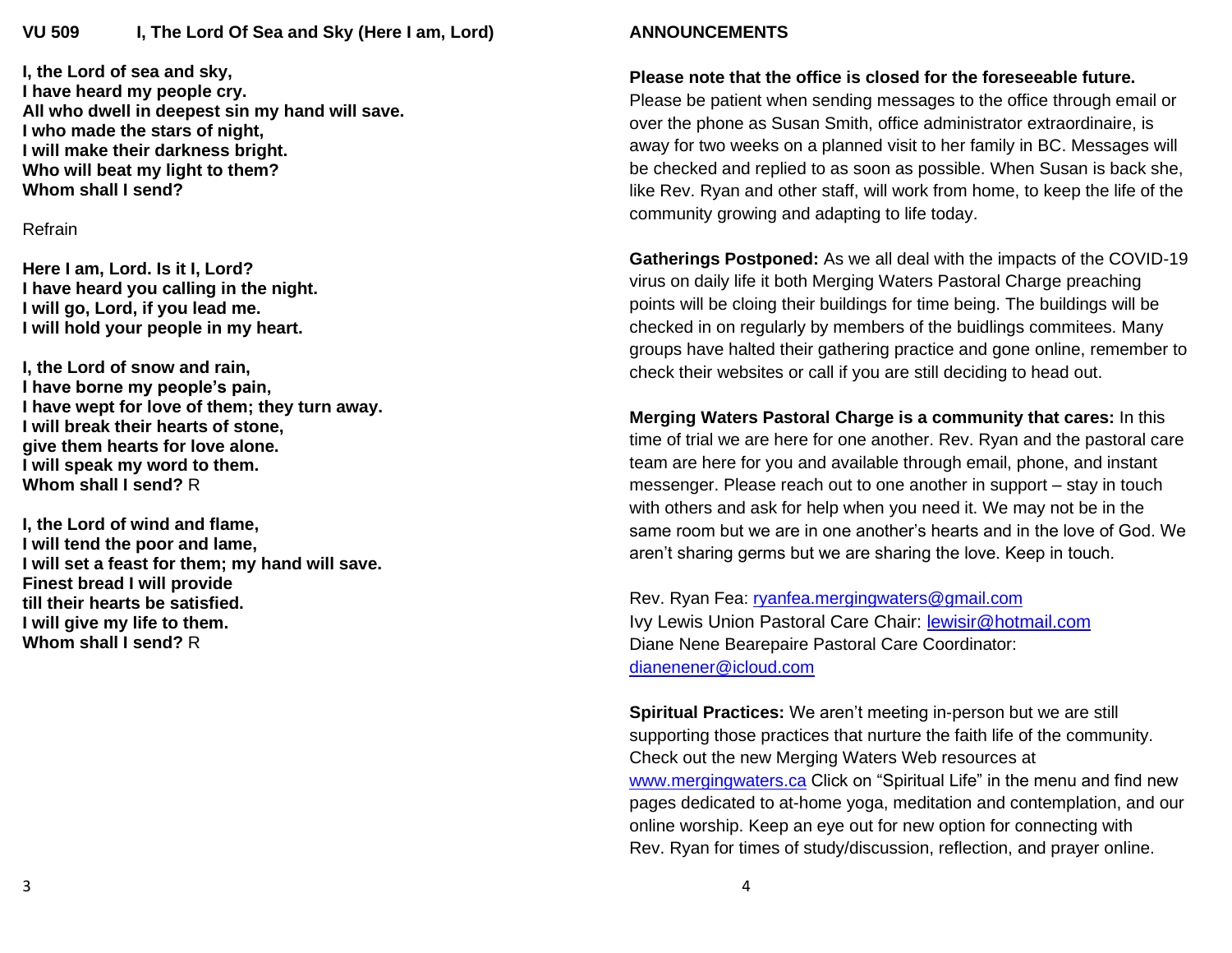**Church Online:** Worship will be held online Sundays at 10:30 am. Please join us at [www.mergingwaters.ca/Worship-online/](http://www.mergingwaters.ca/Worship-online/) and you will find videos, music, and the opportunity to make your weekly offerings. On top of allowing us to worship together while physically distancing you also have no parking problems, you can refill you coffee anytime, church in your pijamas, you can mute the pastor – but don't.

Please note that the planned joint worship at Summerlea United Church for March 29<sup>th</sup> has been postponed, we will continue to worship online.

**Joy And Concern:** Are here individuals and situations that you would ask that we pray for aloud in the time of prayer at this week's online worship? Please email them to Rev. Ryan at

[ryanfea.mergingwaters@gmail.com](mailto:ryanfea.mergingwaters@gmail.com) by Friday night. If you miss the time to submit any not included in the service will be prayed for in our hearts or during next week by the prayer circle.